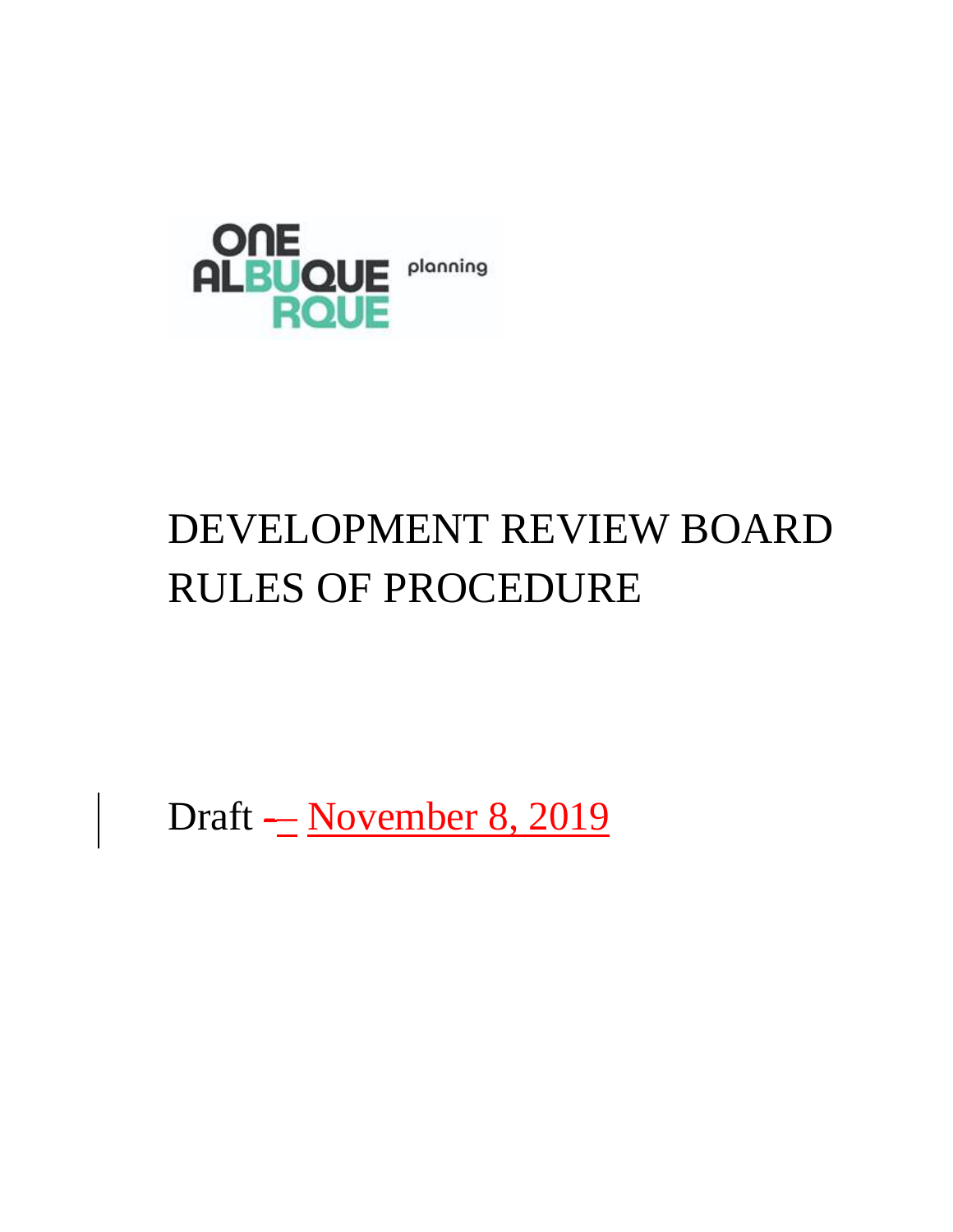The Development Review Board ("DRB") was created in 1982 to offer efficient considerations of technical standards, a one-stop shop for property owners and developers alike, which would have otherwise required an applicant to meet individually with the City staff experts from divisions and departments across the city. The vision continues to be that the DRB streamlines the application process by bringing together key department staff responsible for the specialized/expert review of projects in a forum where the staff and applicant meet to discuss projects and the public can ask questions and share input for those decisions. The DRB is not a policy making board and performs no administrative adjudicatory functions regarding individual legal rights, duties or privileges. The DRB staff members, by consensus, apply the technical standards and requirements established in the Integrated Development Ordinance and the Development Process Manual. Once an application is approved, the key departments are all in one place at one time to sign and move projects along.

The DRB is intended to meet three general goals:

- 1. Implement a more effective and less time-consuming review and approval process for both the City and the applicants.
- 2. Implement a mechanism for discussion where all key departments and applicants receive the same information and interface as a group, thereby establishing the same base for analysis of the proposal and its relevant impact on each department's specialized area.
- 3. Facilitate better coordination, planning and judgment concerning private development to ensure technical standards have been met pertaining to land use, zoning, infrastructure and transportation, which will lead to better quality and more transparent decisions.

The DRB is charged with administering the City's Integrated Development Ordinance (hereafter "IDO") and the Development Process Manual ("DPM"). Section 14-16-6-2(D)(1) of the IDO lists the membership of the DRB. Section 14-16-6-2(D)(2) of the IDO details the responsibilities of the DRB.

### **ARTICLE 1 – RULES**

Section 1. Authorization for Rules: These Rules of Practice and Procedure ("Rules") of the Development Review Board are authorized pursuant to Section 2-6-1-4(C), ROZ 1994, and the IDO, Section 14-16-6-2(D). In the event of a conflict between the Rules, city ordinances or resolutions of the City Council, and/or state or federal laws; city ordinances, resolutions of the City Council, and/or state or federal laws shall control.

Section 2. Interpretation of Rules. The Rules shall be construed and administered by the DRB and its staff to secure an efficient determination of every matter or proceeding before the DRB while adhering to ordinances and laws, and the stated goals of those ordinances, laws, that govern that particular matter or proceeding.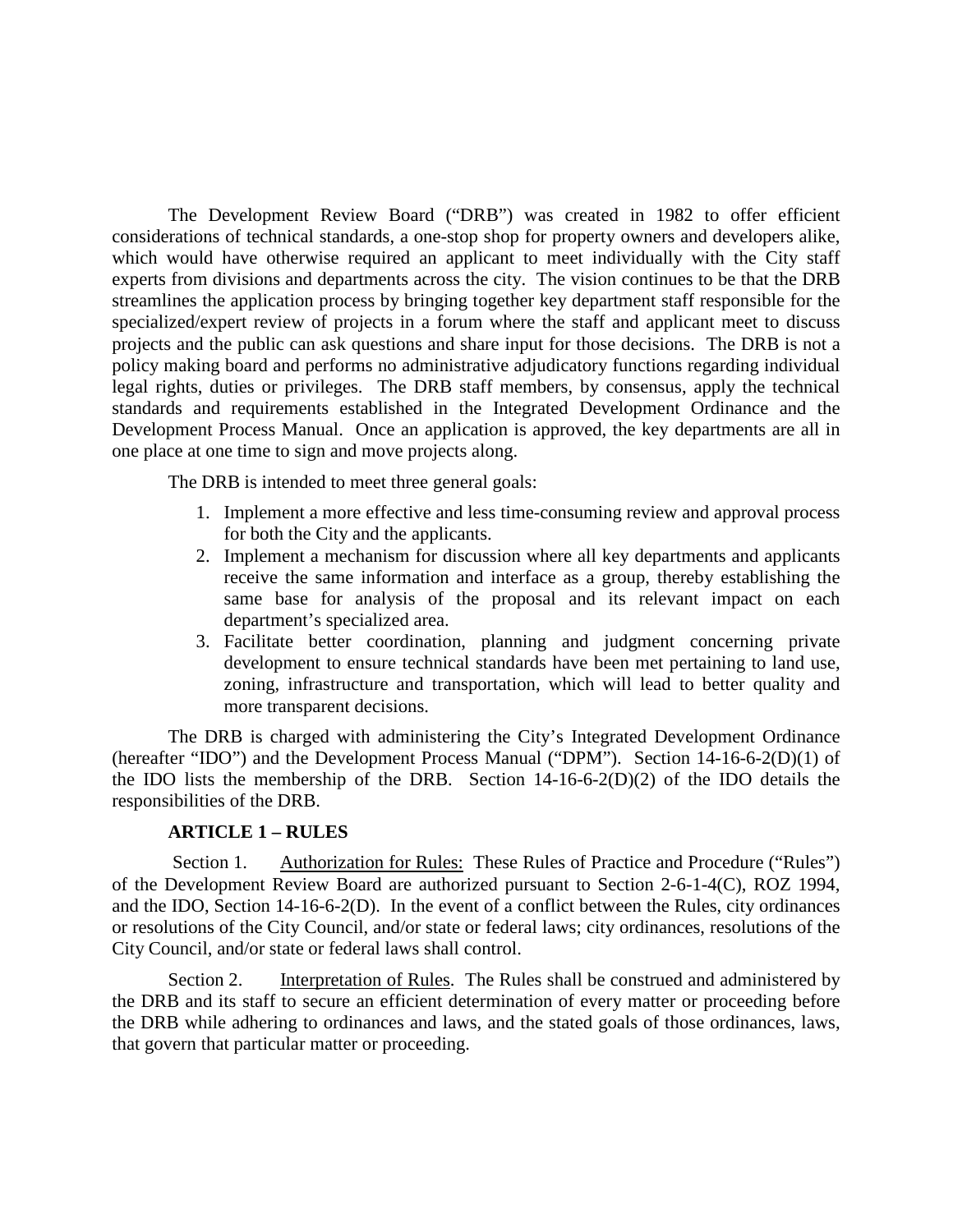Section 3. Control of Rules. The Rules shall control the conduct of business before the DRB. All DRB members, City staff, and those appearing before the DRB or having business in front of the DRB shall adhere to the Rules.

Section 4. Suspension of Rules. Except for Rules matching or mandated by charter, statutory or ordinance provisions, the Rules, or any part thereof, may be temporarily suspended by unanimous vote of the DRB members present.

Section 5. Not Covered by Rules. Any matter not covered by the Rules shall be governed by Roberts' Rules of Order (latest edition), or, if not covered by Roberts' Rules of Order, then by a decision of the chair, subject to the right of appeal. A violation of Roberts' Rules of Order not brought to the attention of the DRB Chairperson during the proceeding and prior to vote at issue shall not be a basis for an appeal.

Section 6. Amendment of Rules. Any amendment to these Rules must be made following the requirements and procedures for rule making stated in Section 2-6-1-4(C) of the City ordinance.

Section 7. Dissemination of Rules. Copies of the Rules shall be available to the public upon request from the City Clerk and shall be published on the City website for the DRB.

Section 8. Citation to Rules. A particular rule of the Rules may be cited by giving the Roman numeral of Article first, then the Section number, followed by the subsections if any. For example, the rule concerning appealing decisions of the DRB would be cited or called 'Rule  $I.8.A(1)(a)$ .

### **ARTICLE II – ORGANIZATION AND MEETINGS**

Section 1. Members of the Board. As described in the IDO, the DRB shall be composed of six (6) members, who are employees of the City of Albuquerque and the Albuquerque Bernalillo County Water Utility Authority ("ABCWUA") representing the following:

14-16-6-2(D)(1)(a) City Planning Department Director designee (chair of the DRB)

14-16-6-2(D)(1)(b) City Engineer designee for hydrology (who may also function as a designee for AMAFCA)

14-16-6-2(D)(1)(c) City Engineer designee for transportation

 $14-16-6-2(D)(1)(d)$  City Planning Department Director designee of a Zoning-zoning Enforcement enforcement Officerofficer

14-16-6-2(D)(1)(e) Parks and Recreation Department Director designee

 $14-16-6-2(D)(1)(f)$  ABCWUA representative.

Section 2. Designation of Members. Each department director will designate a member and an alternate. All designation shall be made in writing to the Planning Director with concurrence of the Chief Administrative Officer ("CAO") for the City. Each member and alternate shall serve until a replacement has been assigned. Any member or alternate may be removed by the responsible director with written notice to the Planning Director with the concurrence of the CAO. In case of an emergency, absence of designate member(s), the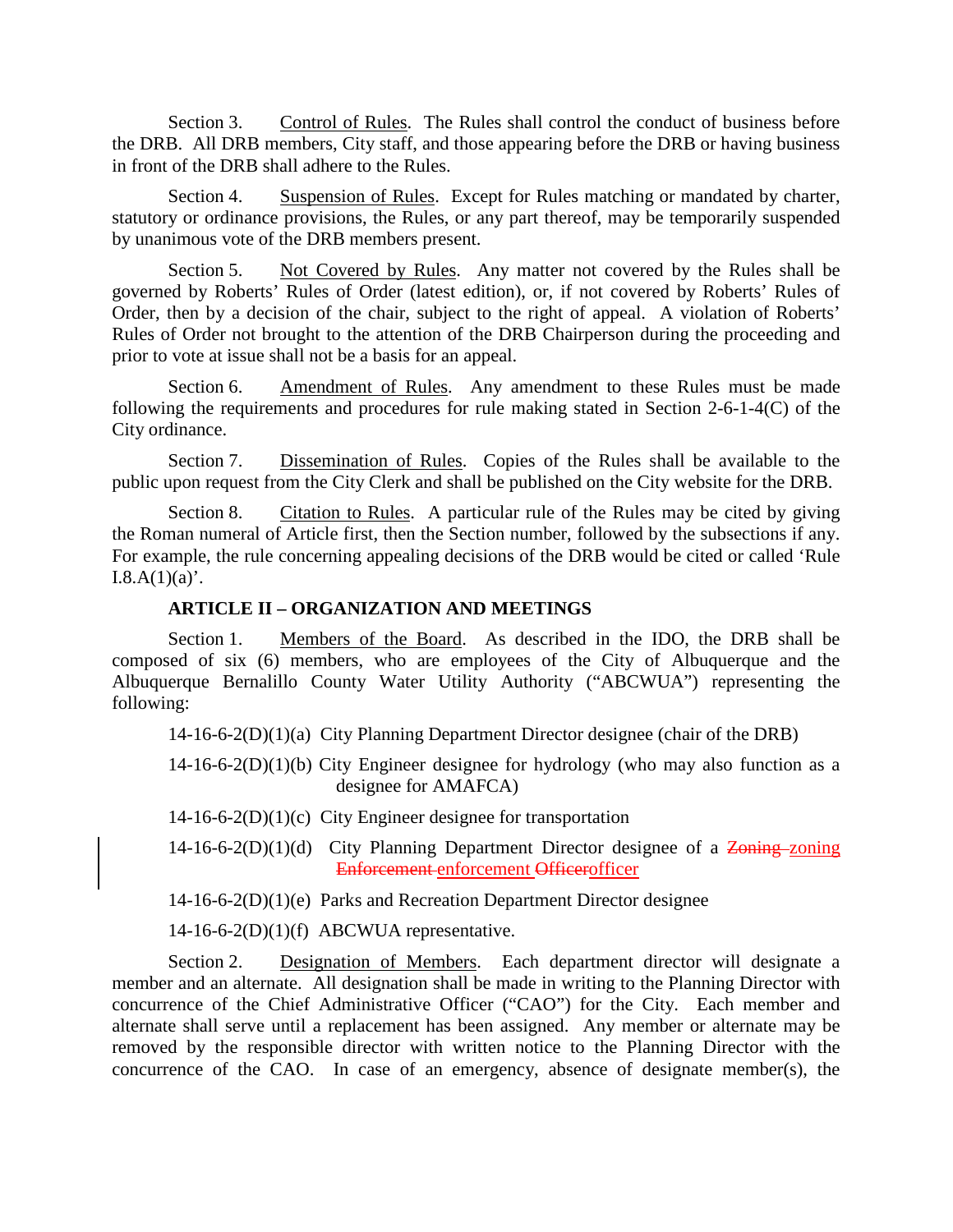appropriate department Director can sit for, or can designate a temporary alternate for the absent member.

Section 3. Duties.

- A. Chairperson: The Planning Director or designee shall designate a Chairperson and an alternate. In the temporary absence of the DRB Chairperson and the alternate, another DRB member designated by the Chairperson or the Planning Department Director shall chair the DRB. The Chairperson's duties include:
	- (1) Manage and administer all meetings of the DRB to include requiring appropriate decorum, preserve order, decide all points of order and procedure. In compliance with the Open Meetings Act, the Chairperson may restrict or limit times for the public to speak at a DRB meeting including taking steps necessary to maintain public order. This authority includes but is not limited to halt or limit repetitive, irrelevant or inappropriate comments. The Chair may allow the public to address comments and/or questions directly to the applicant and the board members if deemed appropriate and productive. {Should this be eliminated here because the exact text appears in Article II, Section 4. G (Meetings)}
	- (2) Have prepared all Notice of Decisions and Actions by of the DRB and ensure that the Notices are available at least five days before the next regularly scheduled meeting.
	- (3) Signs transmittals to the CAO, Environmental Planning Commission ("EPC"), and any appellate body of the DRB.
	- (4) Represents the DRB before the EPC, City Council and other appellant bodies. The chairperson may appoint any member to appear in his/her behalf.
	- (5) Oversees the scheduling of matters that come before the DRB.
	- (6) Work with the Planning Department to ensure that the Planning Department provides the necessary staff support for reports, meeting recordation, filing, preparation of decision documents and other appropriate tasks.
	- (7) Notifies and requests additional departments, agencies and other representatives are present at meetings, when necessary, for a comprehensive review and approval process.
	- (8) Ensure that a file is maintained in the Planning Department listing person from all departments and divisions who are authorized to sign plats and communicate the signing authority with the County Treasurer and County Clerk's offices.
- B. Staff Board Members: The designated Staff Board Members or alternates will attend all meetings of the DRB, providing the expertise in each of their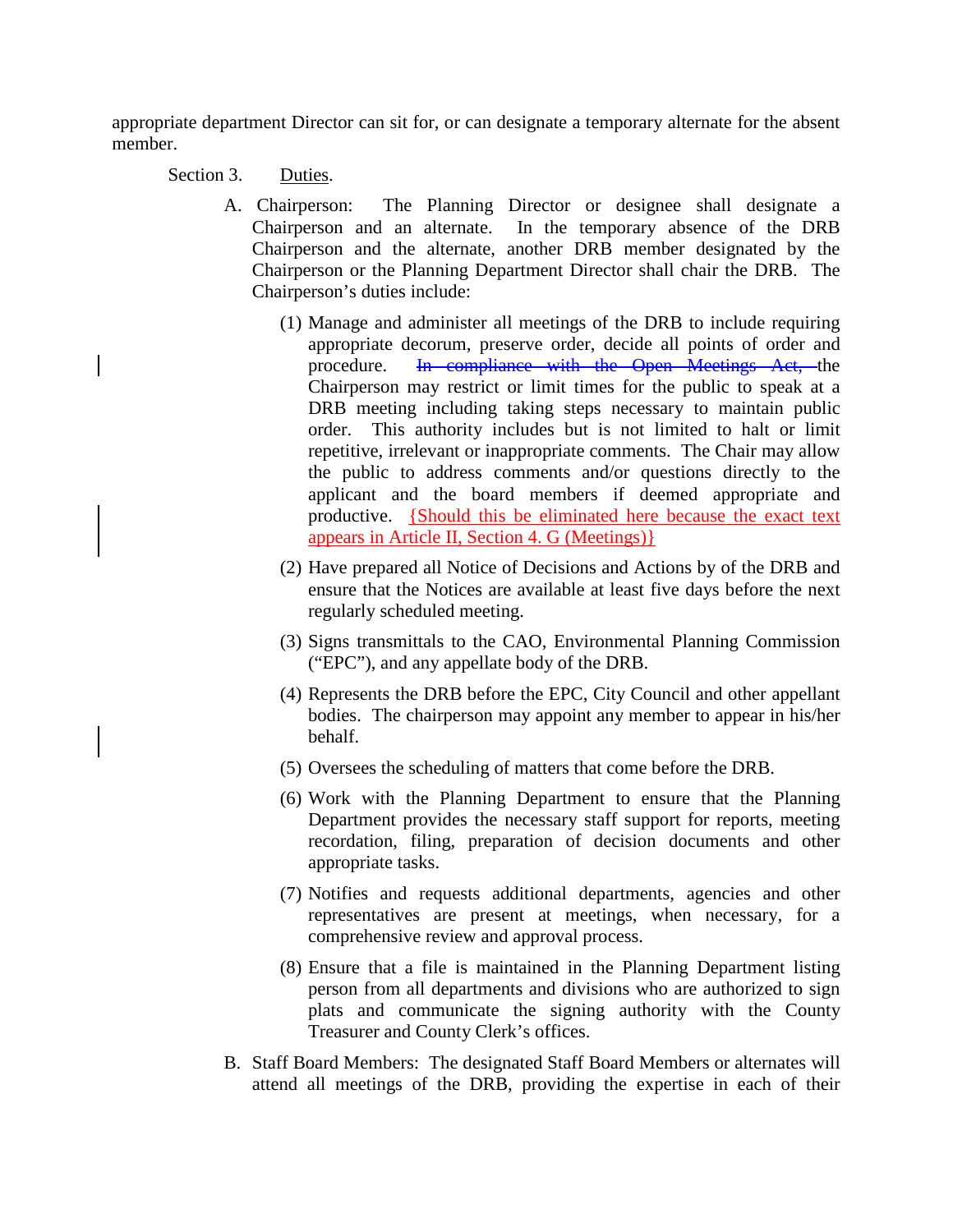specialty areas and each must be authorized to sign documents and plats on behalf of the City and the Water Authority.

- (1) The appearance of impropriety will be avoided. Staff Board Members will recuse themselves from participating in a matter if a conflict of interest exists or appears to exist, including for example, a direct or indirect financial conflict of interest, or if circumstances exist which would impair or appear to impair the independence of judgment of the Staff Board Member. Notwithstanding the foregoing, Staff Board Members, as experts for the City and the Water Authority, have a duty to perform their staff duties on behalf of the City and Water Authority and should only recuse themselves for good reason. As the DRB is not a policy making or quasi-judicial board, Staff Board Members may be present for any matter heard by the DRB and are not required to leave any meeting for any action before the DRB.
- (2) By the very nature of the DRB being a non-policy making and nonquasi-judicial board, staffed by City and Water Authority employees whose responsibilities include assisting citizens with their development endeavors, DRB Staff Board Members may communicate with any applicant about their application at any time, both outside and during DRB meetings.
- C. Administrative Assistant: The Planning Director shall provide an administrative assistant for the DRB ("DRB Admin") and the assistant will attend all meetings of the DRB.
	- (1) The DRB Admin will prepare and distribute copies of the DRB agenda and other materials as directed by the Chair.
	- (2) The DRB Admin will record and maintain summary minutes of all matters considered by the DRB. These summary minutes will normally consist of information of the person speaking on the matter, findings and actions of the DRB. The recordings of the DRB meeting will be maintained by the DRB Admin and made available to the public upon request. The audio recordings of the meeting will be kept in a digital format acceptable to the City and will be provided to the public upon request in the format in which it exists at the time of the request. Any requests for the recordings can be made of the City's Record Custodian.
- D. Legal Counsel: The City Attorney or a designated representative will be the legal counsel for the DRB. Legal Counsel will, when possible, attend all DRB meetings. A lack of Legal Counsel will not prevent the DRB from meeting. The DRB Chairperson may cancel or defer a DRB meeting if Legal Counsel is necessary and not available.

#### Section 4. Meetings.

A. All regular meetings of the DRB will be open to the public and will be held on a regular scheduled basis. The DRB is a consensus board of City and Water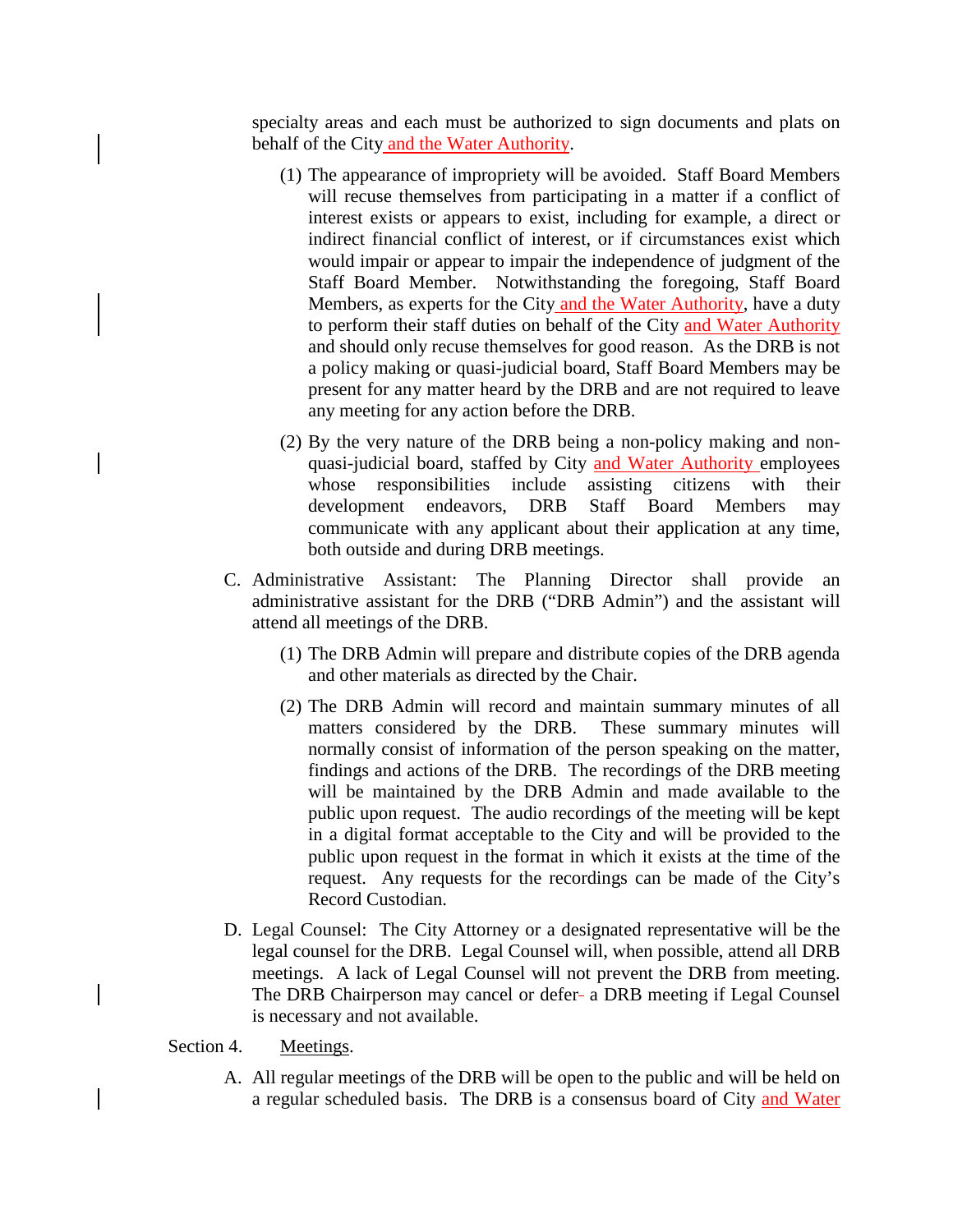Authority staff, where each designee, using their unique expertise, is required to review and make decisions/recommendations concerning various parts of the applications presented to the board. The DRB is not a policymaking body and its City and Water Authority staff members, as such, may, from time to time, meet for the purposes to review and confer with each other and/or the applicant concerning applications before the DRB. No meeting outside the advertised DRB meeting will adopt any proposed resolution, rule, regulation or take any formal action. The DRB members may meet with applicants to address questions and issues with the application or project.

- B. All regular meetings of the DRB will be held at the Plaza del Sol basement/garden level meeting room, at 600 Second Street, NW. However, depending upon items to be discussed, the meeting may be held at a different location, in which case, at least twenty-four (24) hour advanced notice will be posted in the lobby of the Plaza Del Sol building and on the City's website.
- C. For all meetings, a required quorum consists of six (6) members or their alternates. A quorum is necessary to conduct DRB business. In the case of the emergency absence of designated member(s), the appropriate department director can sit for, or designate, a temporary alternate for the missing representative(s).
- D. For regularly scheduled meetings, the DRB Admin will prepare the agenda, the previous meeting's minutes/action sheet and Notices of Decisions at least five (5) days prior to each DRB meeting.
- E. All revised/supplemental application submittals must be received digitally by the DRB Admin by noon on the Friday before the scheduled Wednesday meeting date. Materials received after this deadline will be reviewed only in extraordinary circumstances as determined by the Chairperson. If a DRB member has pre-approved a submittal and/or agreed before the meeting, the materials can be submitted at the meeting.
- F. The DRB will follow the Open Meetings Act. All regularly scheduled meetings of the DRB will be public meetings. Notwithstanding the foregoing, DRB Staff members and Chairperson may meet to fulfil their responsibilities as City staff and these meetings shall not be considered official meetings of the DRB and will not be required to comply with the Open Meetings Act. DRB will use the Open Meetings Act as guidance for conducting public meetings.
- G. At regularly scheduled DRB meetings and when possible and practicable, the DRB may allow public comment. In compliance with the Open Meetings Act, the Chairperson may restrict or limit times for the public to speak at a DRB meeting including taking steps necessary to maintain public order. This authority includes but is not limited to halt or limit repetitive, irrelevant or inappropriate comments. The Chairperson may allow the public to address comments and/or questions directly to the applicant and the board members if deemed appropriate and productive. Limiting public comment and/or questions will not be a valid reason to appeal a DRB action.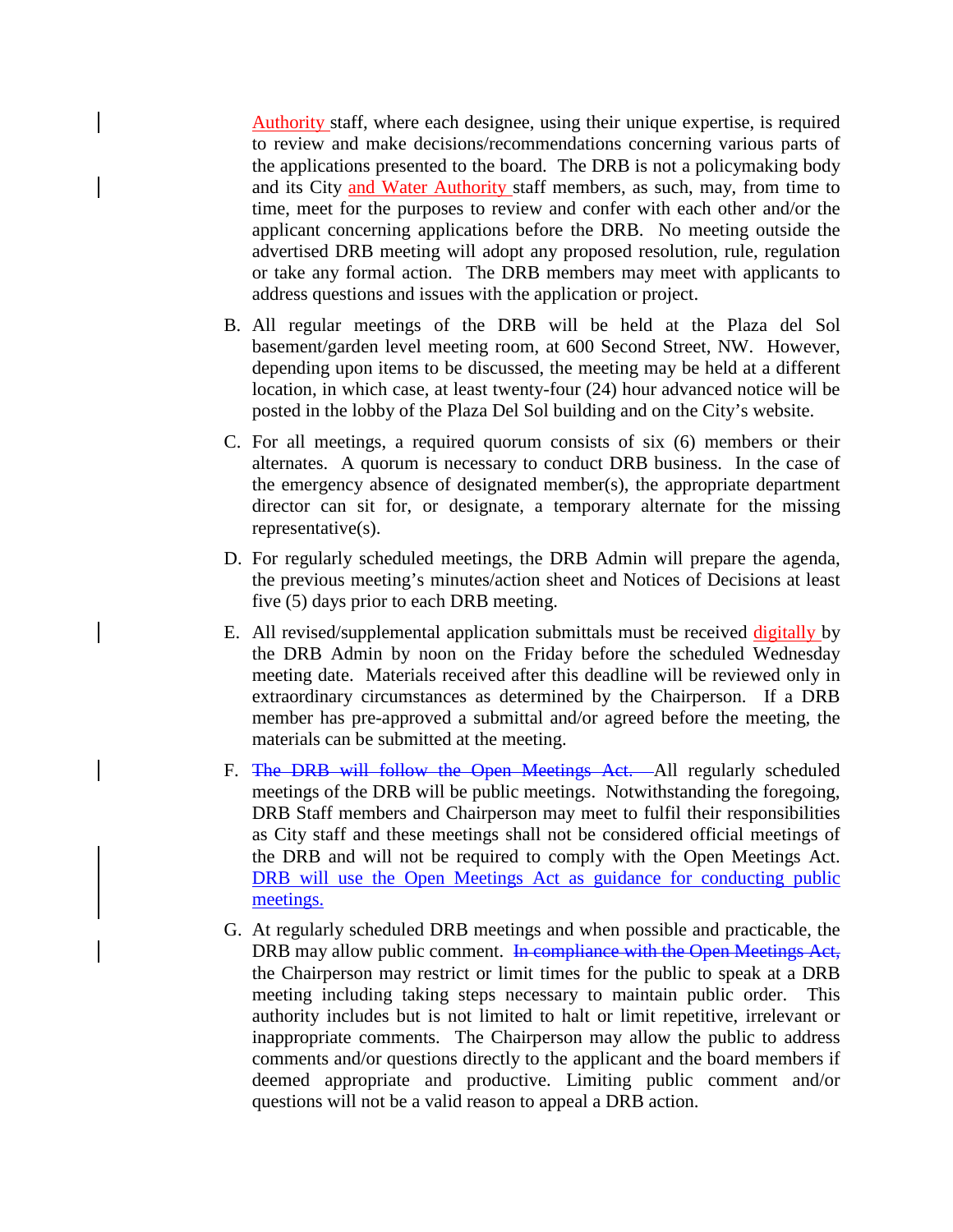## **ARTICLE III. AUTHORITY AND DECISIONS**

Section 1. Authority. The DRB, by ordinance, has the authority to consider, review, deny and approve applications requiring review by the DRB, as set forth in the IDO and DPM.

Section 2. Decisions.

- A. A consensus of all six (6) members of the DRB is necessary to advise and exercise administrative approval of an agent items before the DRB. Failure to achieve a consensus is deemed a denial for purposes of the appeal unless a deferral is agreed to in writing by the applicant or verbally requested and approved at the DRB meeting.
- B. Delegation of approval. To help facilitate applications, if approval requires the signatures of DRB members, and at least four (4) DRB members or their alternates are willing to sign on behalf of the DRB and the remaining members are willing to allow the other two members to accept delegation for the minor issues to be resolved, then the non-signing members may accept delegation for the remaining members and the matter will be removed from the agenda. To accept delegation, a deadline to have all unresolved issues completed will be established. If the unresolved issues are not resolved prior to that deadline, the matter will be restored to the DRB agenda. If the unresolved issues are corrected or met, it will be the responsibility of the applicant to notify the DRB Chairperson and to obtain the remaining DRB member signatures. The conditions for the final sign off and the Notice of Decision must appear in the DRB file.
- C. Deferrals. Applicants may make a written request for a deferral of their application any time prior to the meeting by contacting the DRB Admin and DRB Chairperson by email. If the applicant has not requested a deferral in writing prior to the meeting, the applicant is expected to attend the DRB meeting. The DRB may defer an agenda item to a specific future date upon the consensus of the DRB members.
- D. Failure to appear; Failure to request deferral. Indefinite deferrals will not be granted. If an applicant is not present when the item is announced by the DRB Chairperson, the application will be deferred to the end of the meeting agenda. If an applicant fails to appear at a scheduled DRB meeting and fails to make a timely written request for a reasonable deferral, the DRB members may agree to defer actions on the application for up to two weeks. If the applicant has failed to appear and pursue the application for multiple scheduled DRB meetings and has failed to request a deferral in writing, the DRB may recommend the application be denied as a final action.
- E. At the recommendation of any DRB member, if an applicant requests deferrals on a whole project application for more than a year from the date of the first scheduled meeting and/or makes no substantial submittals that demonstrate a furtherance of the application, the applicant may be subjected to the most current requirements of the IDO, regardless of the ordinance requirements in place at the time of application. This rule is made to protect